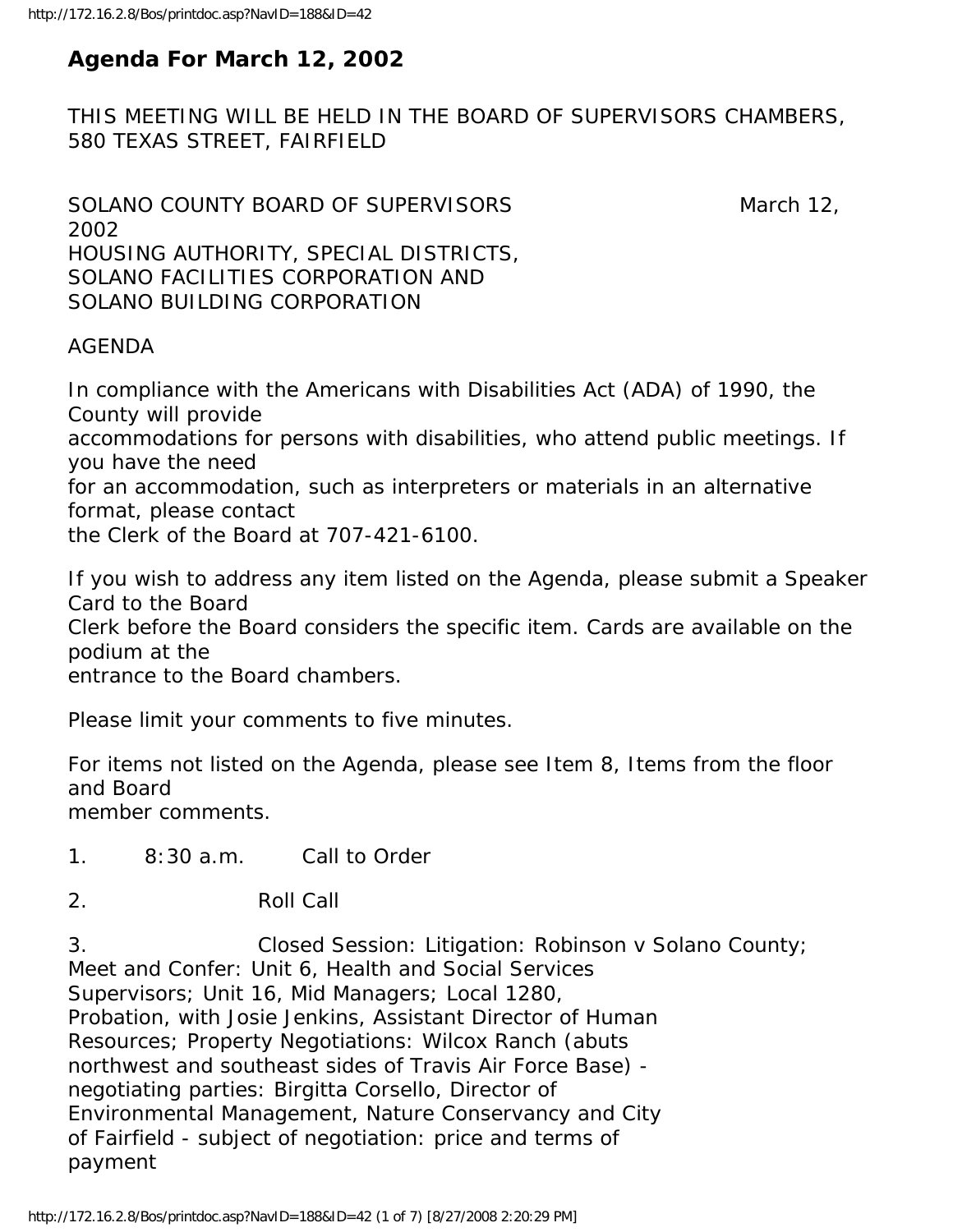| $\overline{4}$ | Reconvene |  |  |
|----------------|-----------|--|--|
|                |           |  |  |

- 5. Report of Action in Closed Session (if applicable):
- 6. Salute to the Flag and a Moment of Silence:
- 7. Presentations:

Agriculture:

Presentation by the Agricultural Commissioner requesting approval of a resolution proclaiming March 20, 2002 as Agriculture Day in Solano County

8. Items from the floor and Board member comments

This is your opportunity to address the Board on a matter not listed on the Agenda, but it must be within the subject matter jurisdiction of the Board. Please submit a Speaker Card before the first speaker is called and limit your comments to five minutes.

- 9. Additions to or Deletions from the Agenda
- 10. Approval of the Agenda
- 11. Approval of Consent Calendar

The Board considers all matters listed under the Consent Calendar to be routine and will adopt them in one motion. There will be no discussion on these items before the Board votes on the motion unless Board members, staff or the public request specific items be discussed and/or removed from the Consent Calendar. If you wish to address specific items on the Consent Calendar, please submit a Speaker Card before the Board takes action on the Consent Calendar and appropriately limit your comments to five minutes.

CONSENT CALENDAR

#### GENERAL GOVERNMENT

- 12. Clerk of the Board of Supervisors: Approval of Minutes: None
- 13. Auditor-Controller:

Receive the FY2002/03 Criminal Justice (Booking) Fee Report and set a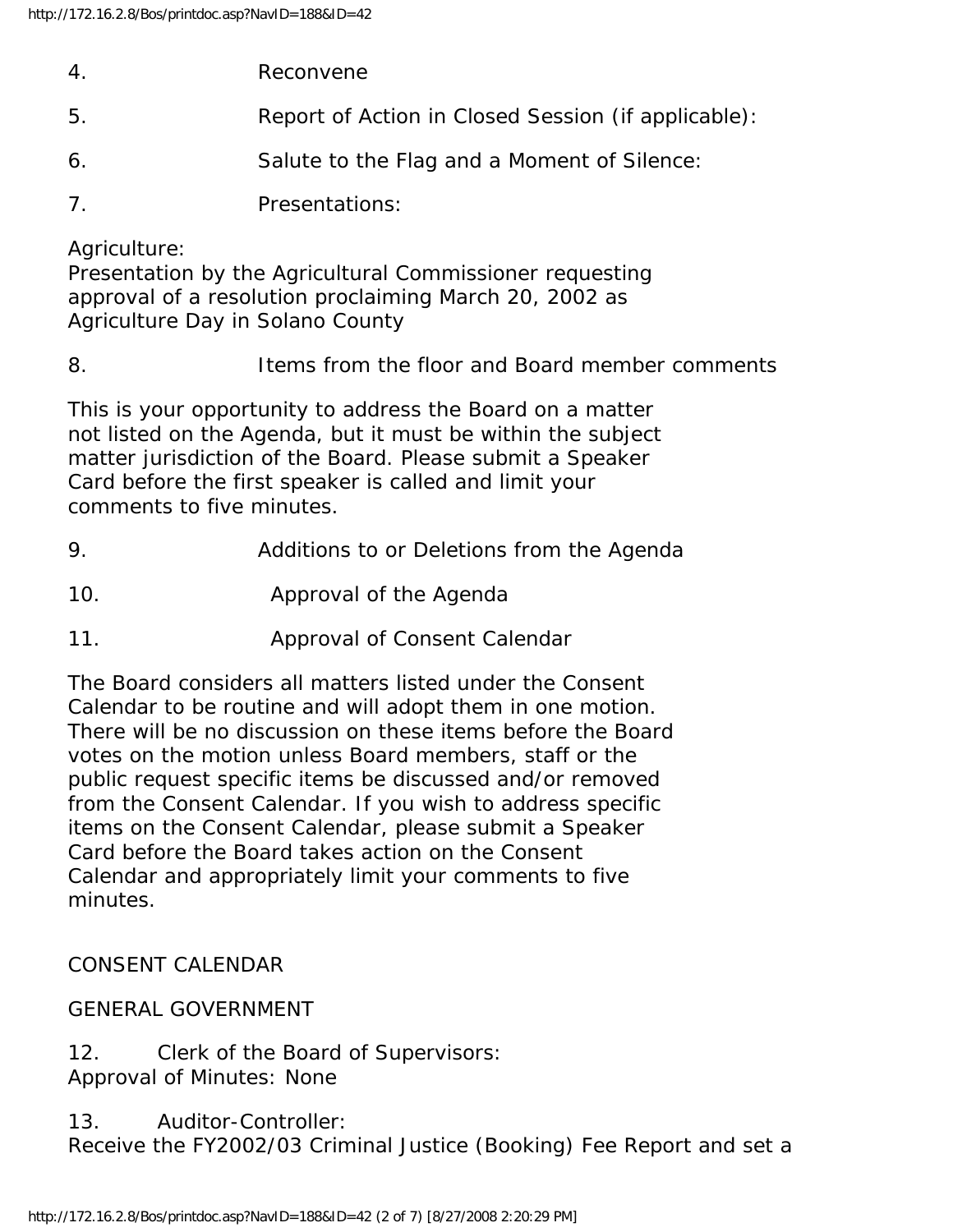date for a noticed/published hearing Suggested date for noticed/published hearing: May 7, 2002 at 9:00 a.m.

HEALTH AND SOCIAL SERVICES: None

CRIMINAL JUSTICE:

#### 14. Probation:

Approval of a resolution amending the Allocation List to extend 2.0 FTE Limited Term Senior Deputy Probation Officer positions until September 30, 2002 (funded by State Office of Criminal Justice)

15. Sheriff/Coroner/Public Administrator:

Authorize the Sheriff to sign an agreement to participate in the California Multi-Jurisdictional Methamphetamine Enforcement Team Three Year Grant Program and receive \$1.2 million in grant funds over three years; approval of an appropriation transfer from Unanticipated Revenue in the amount of \$257,000 (4/5 vote required); approval of a resolution amending the Allocation List to add 1.0 FTE Sergeant-Sheriff and 2.0 FTE Deputy Sheriffs - both Limited Term to October 31, 2004; approval of fixed asset purchases in the amount of \$82,000 for vehicles, computer, workstations and radios

# LAND USE/TRANSPORTATION

16. Transportation:

A) Adoption of a resolution of summary vacation of a drainage easement in the Green Valley area

B) Approval of an agreement with Slender Enterprises, Inc. to provide reimbursement to the County for road damages caused by Slender's operation (\$5,000 annually in revenue to Road Fund)

OTHER: None

#### SCHEDULED CALENDAR

17. Rescheduled Consent Items: (Items pulled from Consent Calendar above)

| A) | E) |
|----|----|
| B) | F) |
| C) | G) |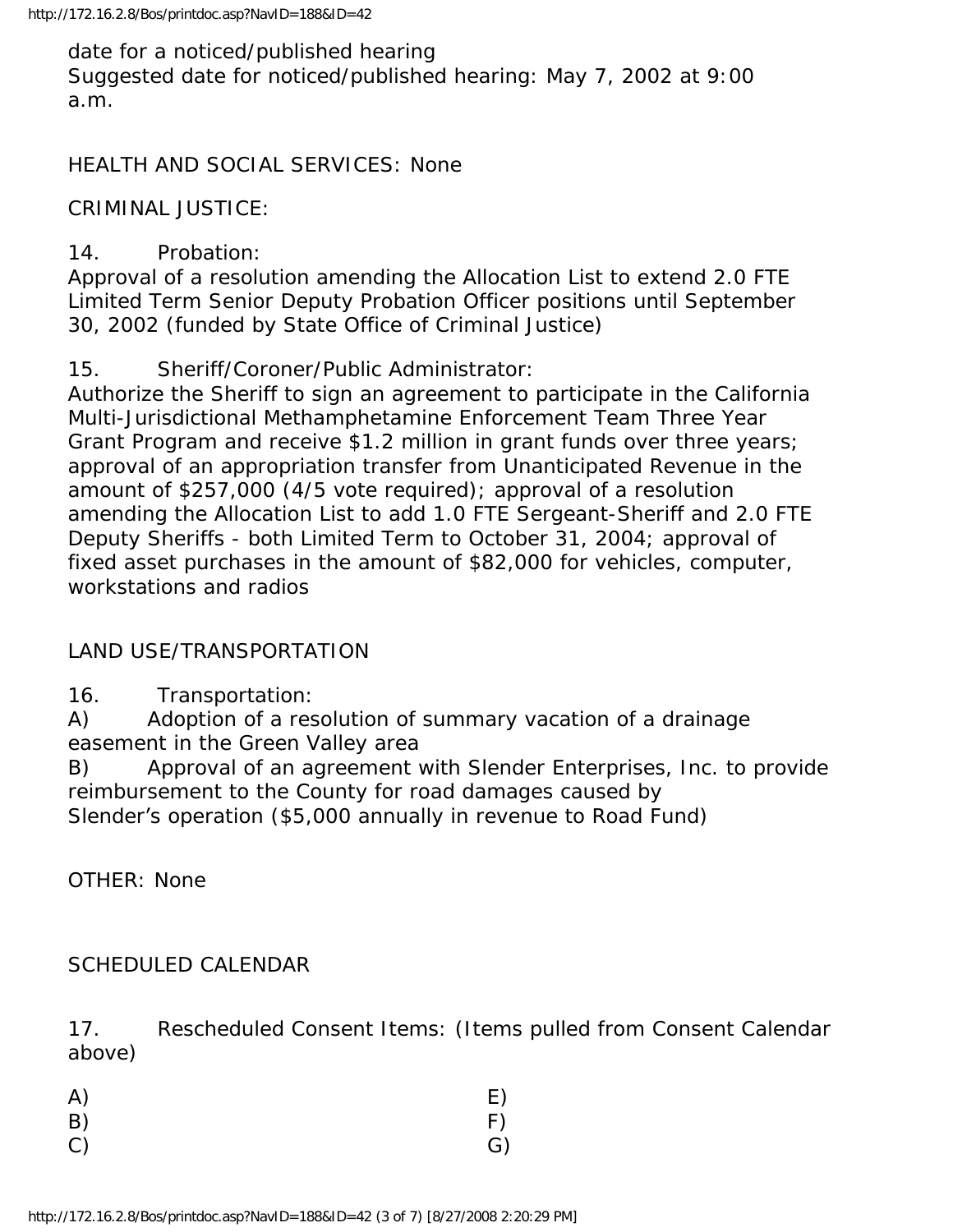#### GENERAL GOVERNMENT

18. County Administrator:

A) Receive a report from Public Resource Consultants, Inc. (PRC) on PRC's Management and Organizational Review and Public Administrator Implementation Plan for the Public Guardian/Conservator's Office; consider the County Administrator's recommendations outlined in the staff report B) Receive a status report on legislation of importance to Solano

County and take action as recommended

# 19. County Counsel:

Consider adoption of a resolution either amending or repealing the Board of Supervisors' Rules of Procedure relating to an appointment to a board or commission in a jurisdiction that is not countywide (4/5 vote required)

# 20. Assessor/Recorder:

Consider award of a contract to Exigent Computer Group, Inc. in the amount of \$973,372 to provide an automated image based recording system for the County's official and vital records within the County Recorder's Office; authorize the County Administrator to execute the contract; approve an appropriation transfer to appropriate Unanticipated Revenue of \$255,480 from the Recorder's Micrographic and Modernization Fund to cover the additional costs of the Exigent contract (4/5 vote required); approve an appropriation transfer of \$255,480 in the Recorder's budget to appropriate the additional expenditures of the Exigent contract with funding transferred from the Recorder's Micrographic and Modernization Fund (4/5 vote required)

# HEALTH AND SOCIAL SERVICES:

21. Health and Social Services:

Consider approval of Phase One Implementation for the Master Settlement Agreement (MSA) Strategic Plan; approval of a resolution amending the Allocation List to add 2.0 FTE Health Education Specialist II and 1.0 FTE Accountant; approval of the program spending plan; approval of an appropriation transfer in the amount of \$600,000 from the Tobacco MSA fund to the Health and Social Service's Department budget (4/5 vote required)

# CRIMINAL JUSTICE: None

LAND USE/TRANSPORTATION: None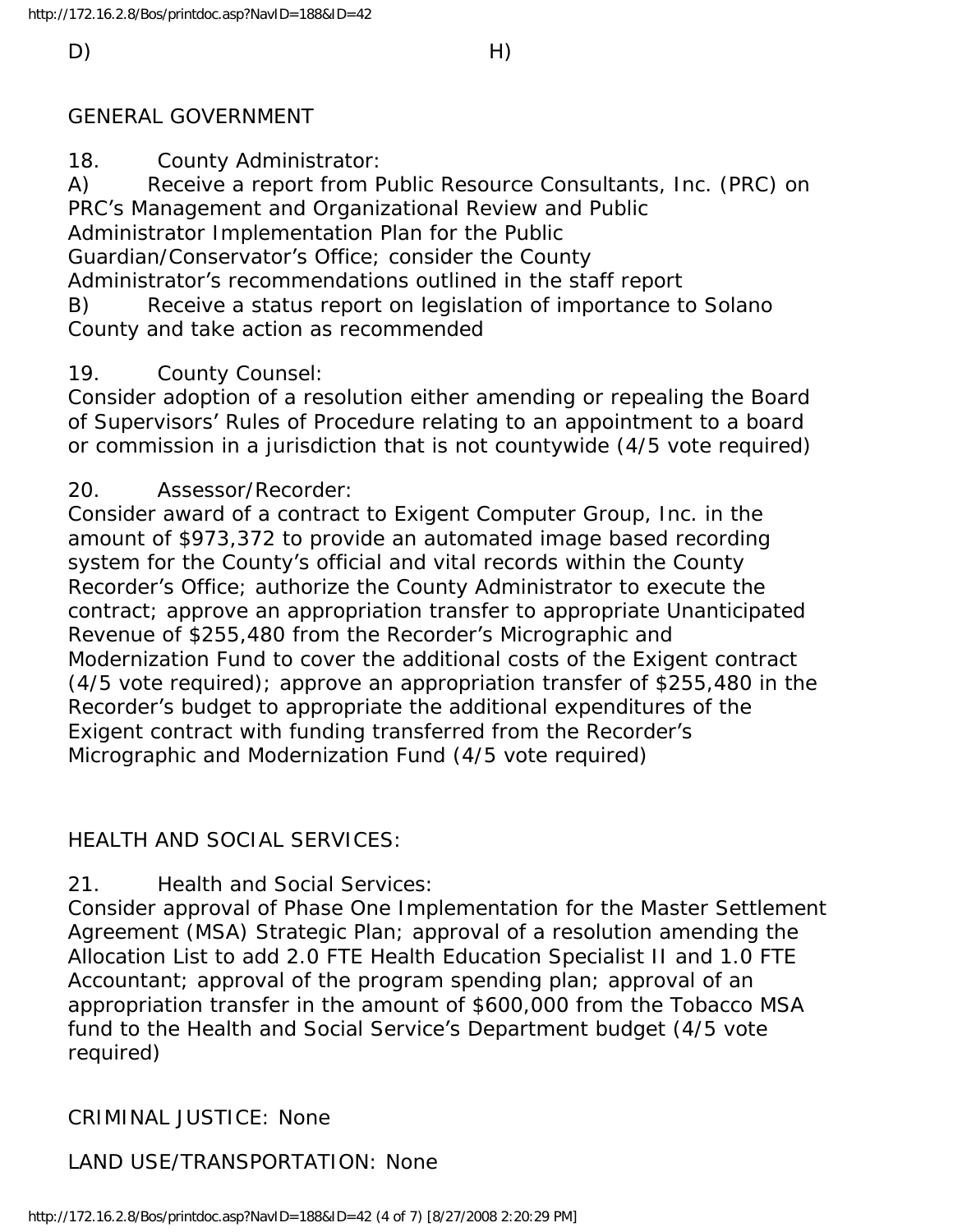OTHER: None

SPECIAL DISTRICTS GOVERNED BY THE BOARD OF SUPERVISORS:

Rural North Vacaville Water District

22. Environmental Management:

Consider adoption of a resolution amending the District Rules and Regulations to provide for the sale and transfer of regular water service connections and provide for the transfer of assessments for regular water service connections and supplemental water service connections

2:00 p.m.

23. Environmental Management:

A) Conduct a noticed/published hearing and first reading of an ordinance amending Solano County Code, Chapter 25 to revise and add requirements and clarify language pertaining to land application of biosolids in the unincorporated areas of Solano County (waive reading of the ordinance by majority vote) B) Conduct a workshop on the Open Space Implementation Strategy Project and Draft Report presented by the Project consultants: Group 4 Architecture, Research + Planning Inc - Stott Planning Associates - Economic and Planning Systems; solicit comments from the public regarding the Project and the Draft Report; provide direction to staff regarding County participation in the Project

MISCELLANEOUS ITEMS

24. Appointments/Resignations to Boards and Commissions:

Board of Supervisors:

Appointment of Randolph C. Thomas, M.D. to the Solano County Children and Families Commission

25. Adjourn

MEETING CALENDAR (DATES AND TIMES SUBJECT TO CHANGE)

3/12 12:00 p.m. Solano Partnership Against Violence, **Upstairs** Conference Room, 501 Texas St., FF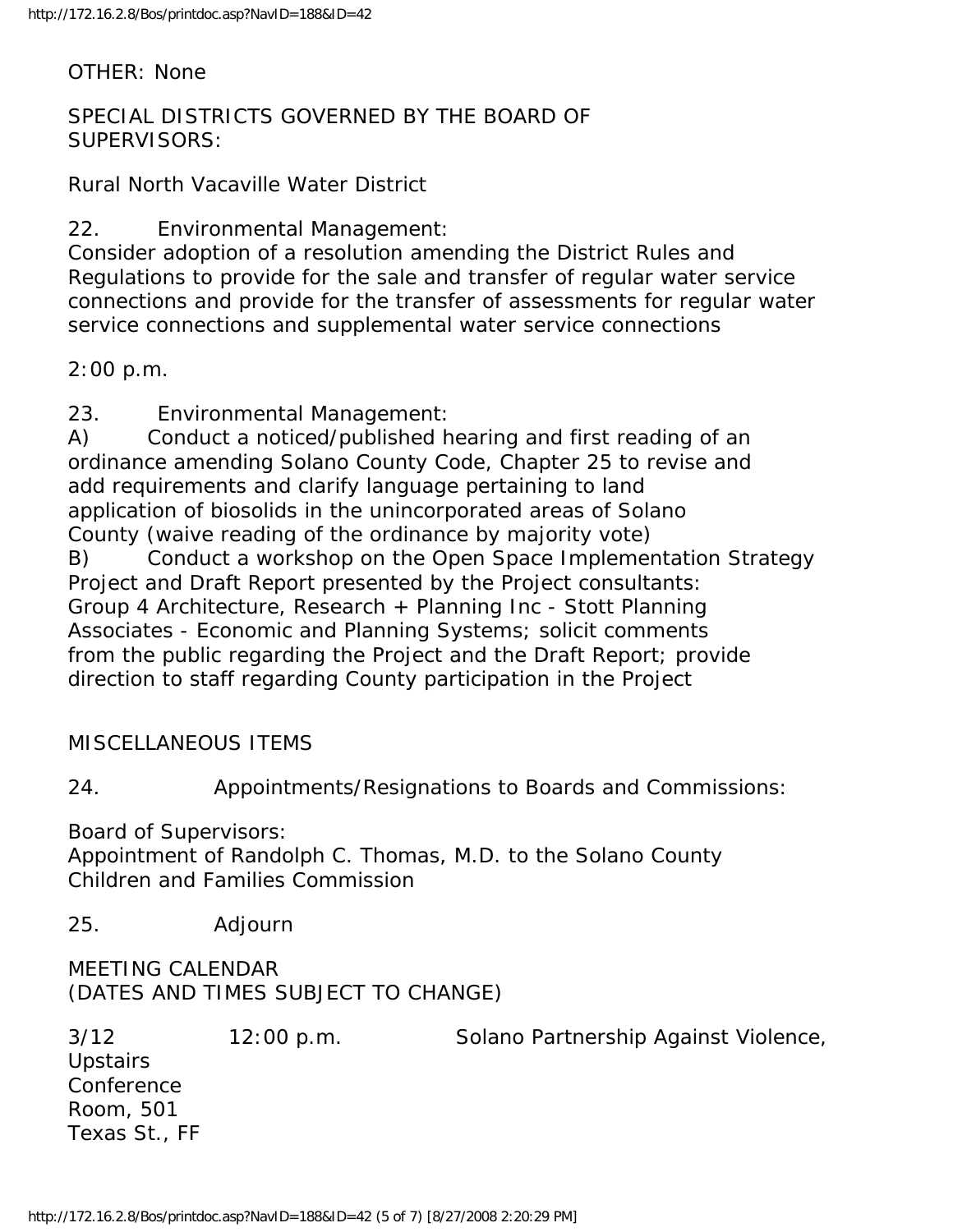3/12 4:00 p.m. Maternal, Child, and Adolescent Health Advisory Board, 1735 Enterprise Dr., Bldg.2, Conf. Rm. 1, FF 3/13 6:00 p.m. Solano Transportation Authority, 333 Sunset Ave, Suite 230, Suisun 3/13 9:00 a.m. Yolo-Solano Air Quality Management District, 1947 Galileo Court, Suite 103, Davis 3/13 6:15 p.m. Solano County Fair Board of Directors, Administration Building, Solano County Fairgrounds, Vallejo 3/13 6:00 p.m. Alcohol and Drug Advisory Board, 1735 Enterprise Dr., Bldg. 3, Conf. Rm. 1, FF 3/14 1:30 p.m. Emergency Medical Care Committee, 1735 Enterprise Dr., Bldg. 3, Conf. Rm 1, FF 3/14 6:30 p.m. Solano County Aviation Advisory Commission/Airport Land Use Commission, Nut Tree Airport, Vacaville 3/14 7:00 p.m. Solano County Water Agency, 508 Elmira Rd., Vacaville 3/14 7:00 p.m. Solano County Park and Recreation Commission, Architect Conf. Rm., 530 Clay St., FF 3/15 8:00 a.m. Workforce Investment Board of Solano County,320 Campus Lane, Suisun 3/19 6:00 p.m. Local Mental Health Board, 1745 Enterprise Dr., Bldg. 2, 2nd Floor, Green Conf. Rm., FF 3/20 9:30 a.m. BAAQMD 939 Ellis St., San Francisco 3/20 2:00 p.m. Health & Social Services Subcommittee, Board of Supervisors Chambers, 580 Texas St., FF 3/20 4:00 p.m. Solano County Equal Employment Opportunity Committee, 580 Texas St.,Third Floor CAO Conference Room, FF 3/21 10:00 a.m. Solano County Zoning Administrator, Environmental Management, 601 Texas St., FF 3/21 1:00 p.m. BCDC, MetroCenter, 101 Eighth St., **Oakland** 3/21 4:30 p.m. Solano County Community Action Agency Advisory